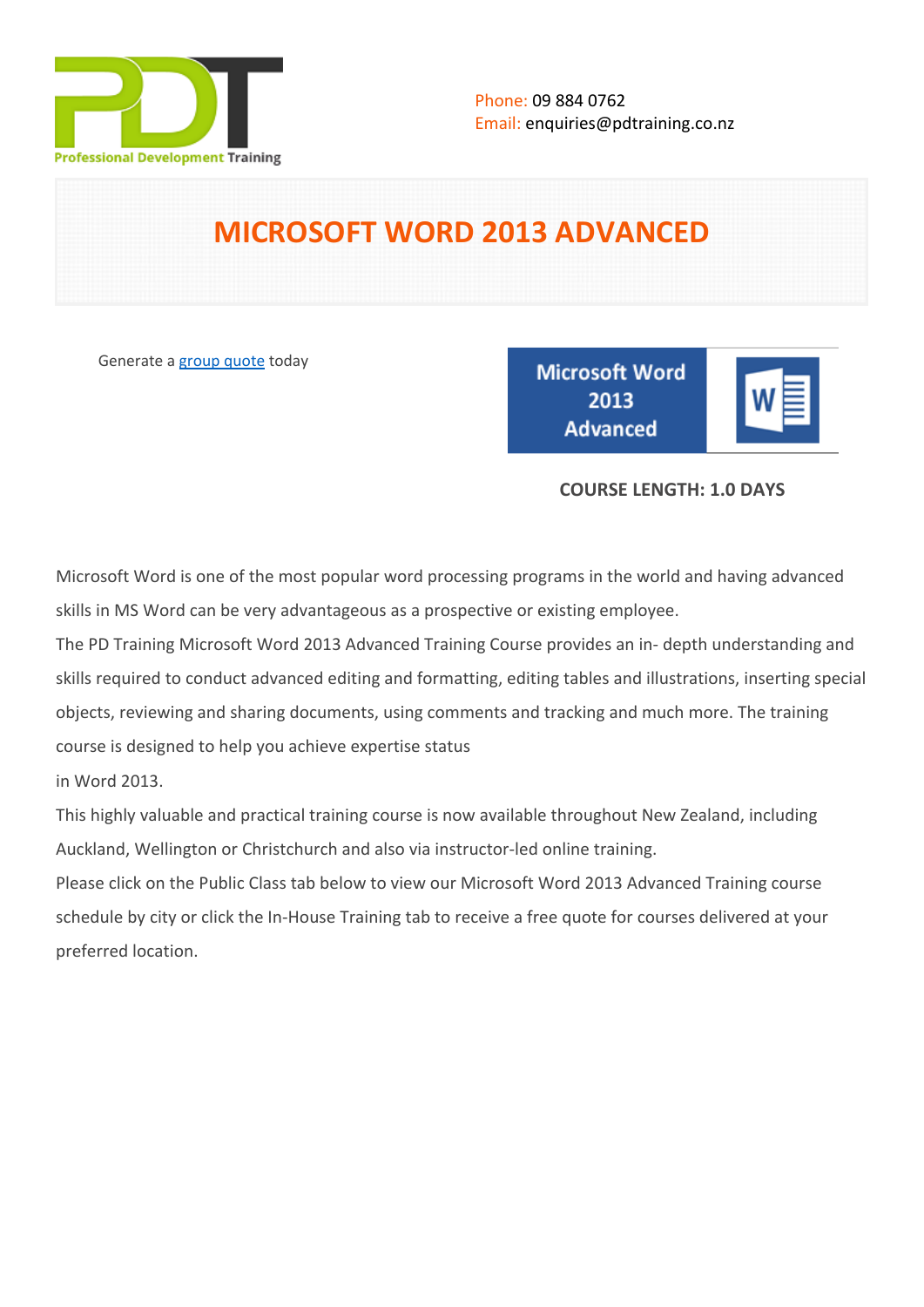#### **MICROSOFT WORD 2013 ADVANCED COURSE OUTLINE**

#### **FOREWORD**

During the course, participants will gain deep knowledge and use of the advanced features of Word 2013. This advanced training course in Word 2013 provides comprehensive lessons in using views and Word window tasks, advanced editing and formatting, formatting pictures and illustrations, using tables and special objects, using translation and language review, and use comments and tracking. The short course offers easy-to-understand and comprehensive training lessons that help participants to gain mastery over Word 2013.

#### **OUTCOMES**

This extensive training course helps participants develop advanced skills in Word 2013, so that they gain mastery over it.

#### **After completing this course, participants will have learned to:**

- Arrange windows
- Split a document
- Use the navigation pane
- Customise the ribbon and quick access toolbar
- Use office clipboard and phonetic guide
- Enclose characters
- Use text effects
- Add WordArt
- Insert a screenshot
- Remove a picture's background
- Position a picture and wrap text
- Add border
- Alter rows and columns
- Insert online media
- Work with document references
- Use comments and tracking

#### **MODULES**

#### **Lesson 1: Getting Started**

- Housekeeping Items
- Pre-Assignment Review
- Workshop Objectives
- The Parking Lot
- Action Plan

#### **Lesson 2: Working with the Word Window**

- Using Zoom
- An Overview of Word's Views
- Arranging Windows
- Splitting a Document
- Using the Navigation Pane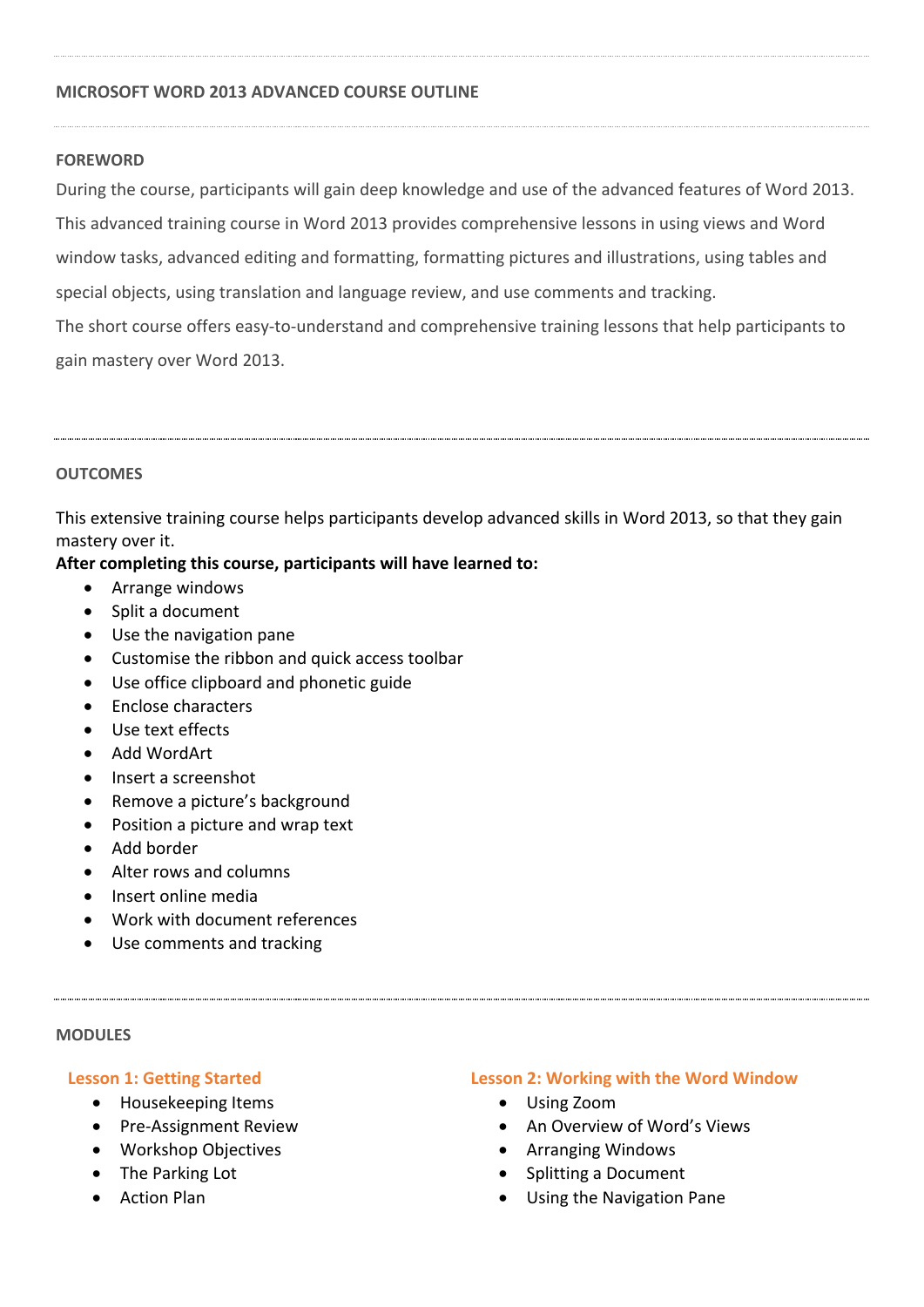- Customising the Ribbon and the Quick Access Toolbar
- Lesson Two: Review Questions

#### **Lesson 3: Advanced Editing and Formatting Tasks**

- Using the Office Clipboard and the Selection Pane
- Using the Phonetic Guide
- Using Character Borders and Shading
- Enclosing characters
- Using Text Effects
- Showing Formatting Marks
- Lesson Three: Review Questions

# **Lesson 5: Formatting Pictures**

- Using the Picture tools Tab
- Adding a Border
- Removing a Picture's Background
- Adding Artistic Effects
- Positioning Pictures and Wrapping Text
- **•** Lesson Five: Review Questions

# **Lesson 7: Adding Tables**

- Inserting a Table
- Adding Text to a Table
- About the Table Tools Tabs
- Altering Rows and Columns
- Applying a Table Style
- Lesson Seven: Review Questions

# **Lesson 9: Working with Document References**

- Inserting a Caption
- Adding a Table of Contents
- Adding Footnotes, Endnotes, and Citations
- Managing Sources
- Inserting a Bibliography
- Creating an Index
- Lesson Nine: Review Questions

# **Lesson 11: Using Comments and Tracking**

- Adding a Comment
- Reviewing Comments
- Tracking Changes
- Reviewing Changes
- Comparing Documents
- Combining Documents

#### **Lesson 4: Working with Illustrations**

- Inserting a Picture from a File
- Inserting an Online Picture
- Adding WordArt
- Drawing Shapes
- Inserting a Screenshot
- Moving or Deleting a Picture
- Lesson Four: Review Questions

# **Lesson 6: Adding SmartArt**

- Inserting SmartArt
- Adding Text to SmartArt
- Using the SmartArt Tools Tabs
- Moving and Deleting SmartArt
- Using SmartArt Layout Options
- **•** Lesson Six: Review Questions

# **Lesson 8: Inserting Special Objects**

- Adding a Cover Page
- Inserting a Text Box
- Inserting an App
- Inserting Online Media
- Inserting a Database
- Lesson Eight: Review Questions

# **Lesson 10: Reviewing Your Document**

- Using Define, Thesaurus and Word Count
- Using Translation Tools
- Setting Proofing Language and Language Preferences
- Lesson Ten: Review Questions

# **Lesson 12: Wrapping Up**

- Words from the Wise
- Parking Lot
- Lessons Learned
- Completion of Action Plans and Evaluations